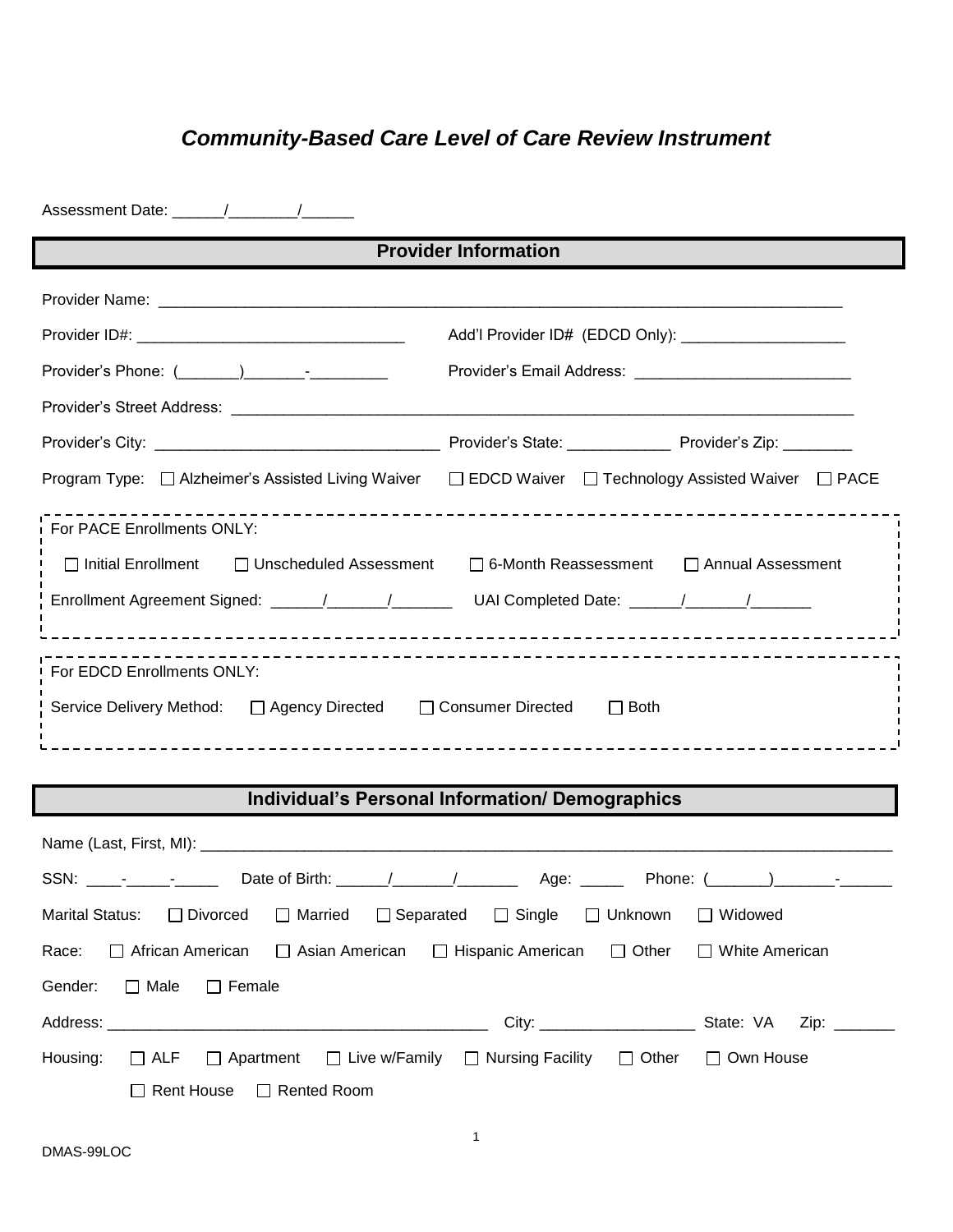|  |  |  |  |  | <b>CBC Level of Care Review</b> |
|--|--|--|--|--|---------------------------------|
|--|--|--|--|--|---------------------------------|

|                                        |                                                            | Assessment Date: 11 / 12                                                                                                    |
|----------------------------------------|------------------------------------------------------------|-----------------------------------------------------------------------------------------------------------------------------|
|                                        |                                                            |                                                                                                                             |
|                                        | Advance Directive: □ Yes □ No APS/CPS Referral: □ Yes □ No | History of Substance Abuse: □ Yes □ No                                                                                      |
|                                        |                                                            | <b>Discharge Information</b>                                                                                                |
|                                        |                                                            |                                                                                                                             |
|                                        |                                                            | Please provider the service authorization number(s) issued for your Provider ID: __________________                         |
|                                        |                                                            | Additional Service Authorization (EDCD Only): __________________________________                                            |
| review.                                |                                                            | *Note: If this section is completed, no other information is necessary. Please go to the last page and sign to complete the |
|                                        |                                                            | <b>Service Information</b>                                                                                                  |
| Check all that apply:<br>Personal Care |                                                            |                                                                                                                             |
| <b>Respite Care</b>                    |                                                            |                                                                                                                             |
| <b>Private Duty Nursing</b>            |                                                            |                                                                                                                             |
| <b>Adult Day Care</b>                  |                                                            | Number of days per week: _______________________                                                                            |
| <b>DME</b>                             | □ Home Delivered Meals                                     | Personal Emergency Response System (PERS)                                                                                   |
| Home Health                            | □ Nursing □ Speech □ OT □ PT □ Other                       |                                                                                                                             |
| Rehab At Center<br>$\Box$ Nursing      | $\Box$ Speech<br>$\Box$ OT<br>$\Box$ PT                    | $\Box$ Other                                                                                                                |
| <b>Communication of Needs</b>          |                                                            |                                                                                                                             |
| $\Box$ Speech                          | $\Box$ Hearing Impaired                                    | □ Visually Impaired                                                                                                         |
| □ Language Spoken<br>English           | Specify Other:<br>Other                                    |                                                                                                                             |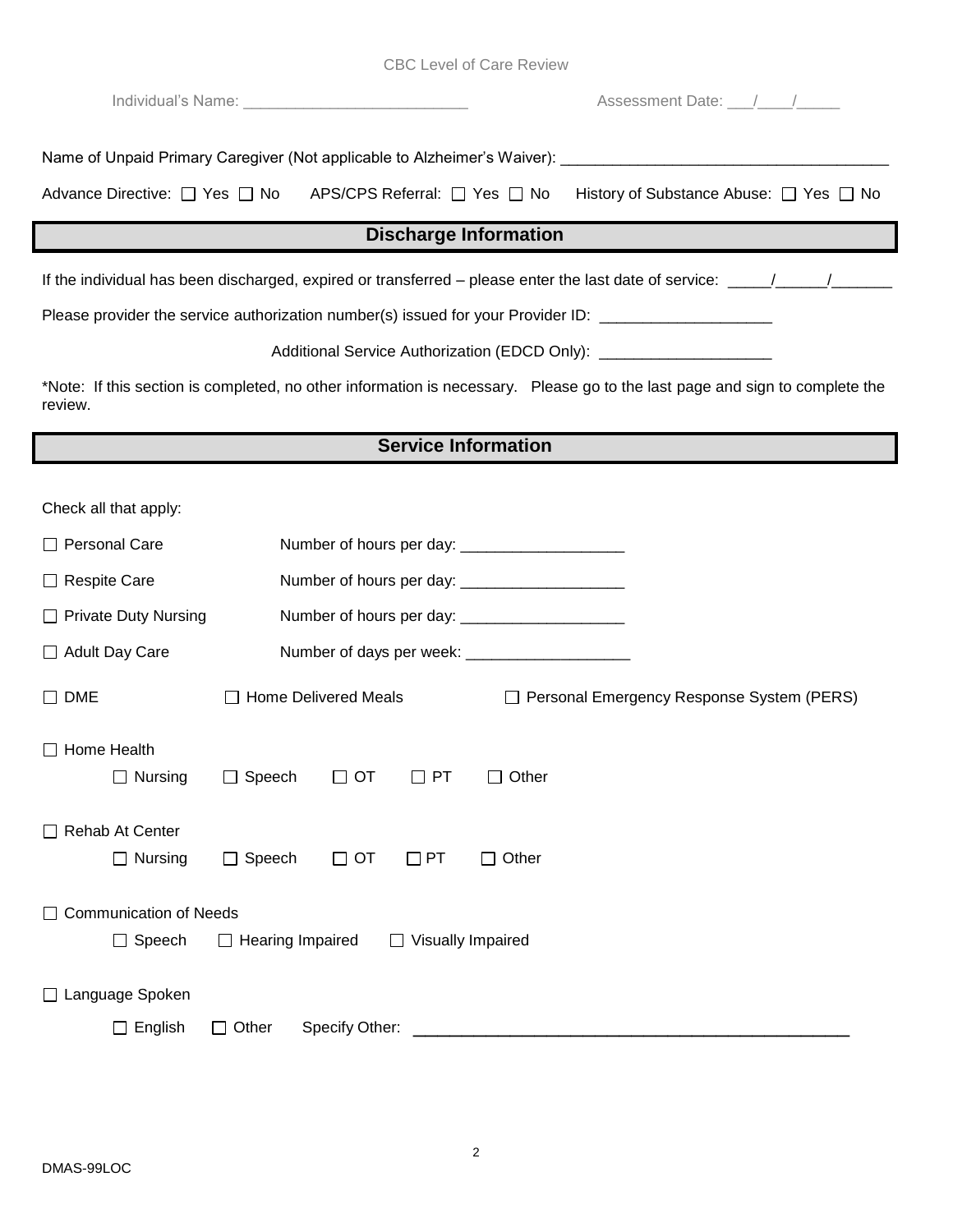|                                           | <b>CBC Level of Care Review</b>         |                       |  |  |  |  |
|-------------------------------------------|-----------------------------------------|-----------------------|--|--|--|--|
|                                           |                                         | Assessment Date: 11 / |  |  |  |  |
| <b>Financial Resources</b>                |                                         |                       |  |  |  |  |
|                                           |                                         |                       |  |  |  |  |
| Check all that apply:                     |                                         |                       |  |  |  |  |
| Medicaid Insured                          | Medicaid ID #: ________________________ |                       |  |  |  |  |
| Medicare Insured                          |                                         |                       |  |  |  |  |
| Private Insurance                         |                                         |                       |  |  |  |  |
|                                           |                                         |                       |  |  |  |  |
| Private Pay                               |                                         |                       |  |  |  |  |
|                                           |                                         |                       |  |  |  |  |
|                                           | <b>Functional Status</b>                |                       |  |  |  |  |
| (Select Appropriate Level)<br><b>ADLs</b> |                                         |                       |  |  |  |  |
|                                           |                                         |                       |  |  |  |  |
| Bathing:                                  | $\Box$ Needs No Help                    |                       |  |  |  |  |
|                                           | Mechanical Help (MH) Only               |                       |  |  |  |  |
|                                           | $\Box$ Human Help - Supervise           |                       |  |  |  |  |
|                                           | $\Box$ Human Help - Physical Assistance |                       |  |  |  |  |
|                                           | □ MH & Human Help - Supervise           |                       |  |  |  |  |
|                                           | □ MH & Human Help - Physical Assistance |                       |  |  |  |  |
|                                           | □ Always Performed By Others            |                       |  |  |  |  |
| Dressing:                                 | Needs No Help                           |                       |  |  |  |  |
|                                           | Mechanical Help (MH) Only               |                       |  |  |  |  |
|                                           | Human Help - Supervise                  |                       |  |  |  |  |
|                                           | Human Help - Physical Assistance        |                       |  |  |  |  |
|                                           | MH & Human Help - Supervise             |                       |  |  |  |  |
|                                           | MH & Human Help - Physical Assistance   |                       |  |  |  |  |
|                                           | Always Performed By Others              |                       |  |  |  |  |
|                                           | Signal Is Not Performed At All          |                       |  |  |  |  |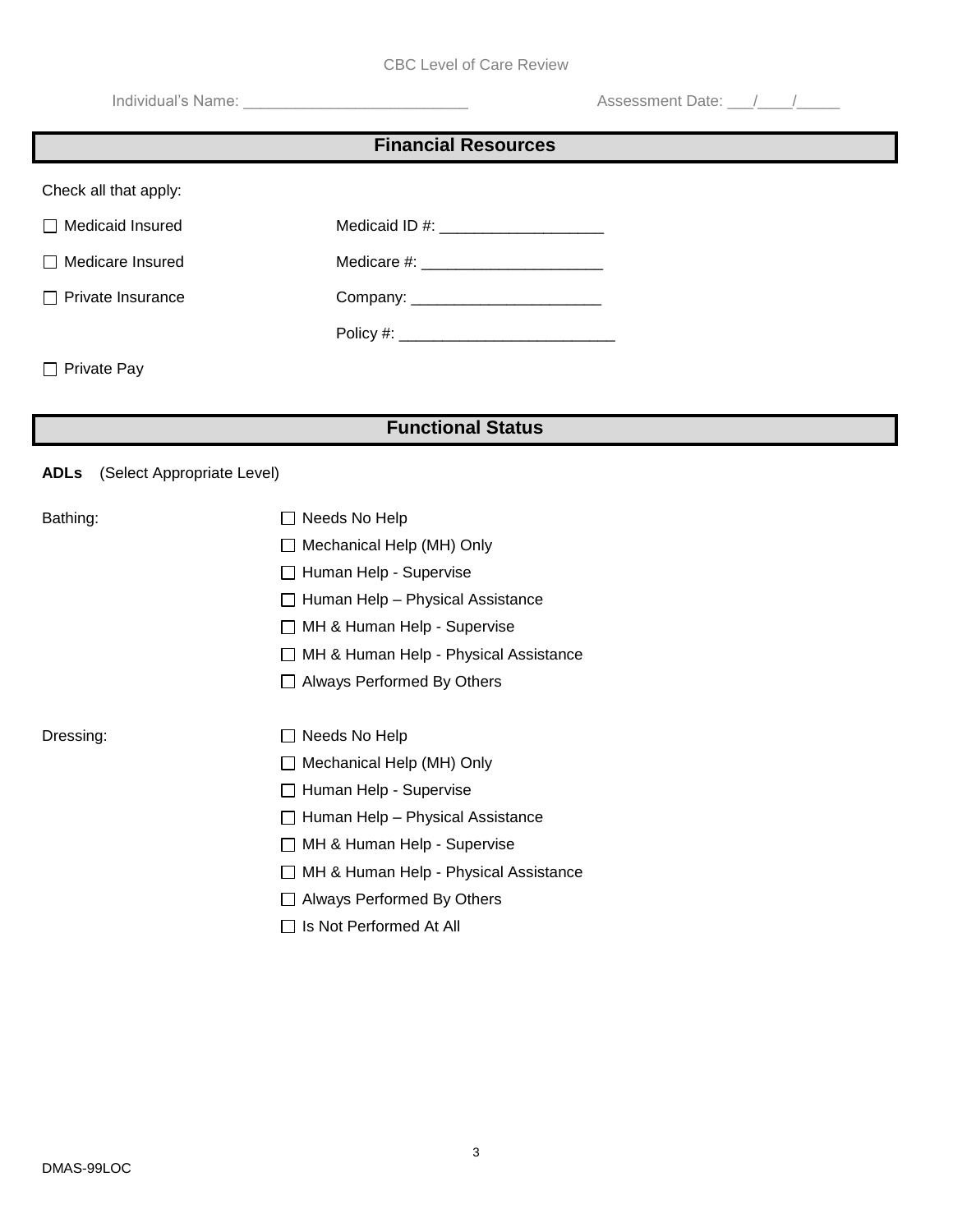Individual's Name: \_\_\_\_\_\_\_\_\_\_\_\_\_\_\_\_\_\_\_\_\_\_\_\_\_\_ Assessment Date: \_\_\_/\_\_\_\_/\_\_\_\_\_

| Toileting:                                      | $\Box$ Needs No Help<br>Mechanical Help (MH) Only<br>□ Human Help - Supervise<br>$\Box$ Human Help - Physical Assistance<br>□ MH & Human Help - Supervise<br>□ MH & Human Help - Physical Assistance<br>□ Always Performed By Others<br>□ Is Not Performed At All      |
|-------------------------------------------------|------------------------------------------------------------------------------------------------------------------------------------------------------------------------------------------------------------------------------------------------------------------------|
| Transferring:                                   | Needs No Help<br>□ Mechanical Help (MH) Only<br>□ Human Help - Supervise<br>$\Box$ Human Help - Physical Assistance<br>□ MH & Human Help - Supervise<br>□ MH & Human Help - Physical Assistance<br>$\Box$ Always Performed By Others<br>$\Box$ Is Not Performed At All |
| Eating/Feeding:                                 | $\Box$ Needs No Help<br>Mechanical Help (MH) Only<br>□ Human Help - Supervise<br>$\Box$ Human Help - Physical Assistance<br>□ MH & Human Help - Supervise<br>□ MH & Human Help - Physical Assistance<br>□ Spoon Fed<br>□ Syringe/Tube Fed<br>$\Box$ Fed by IV          |
| <b>Continence</b><br>(Select Appropriate Level) |                                                                                                                                                                                                                                                                        |
| Bowel:                                          | Continent<br>□ External Device/Indwelling/Ostomy (Self Care)<br>Incontinent (Less Than Weekly)<br>Incontinent (Weekly or More)<br>Ostomy (Not Self Care)                                                                                                               |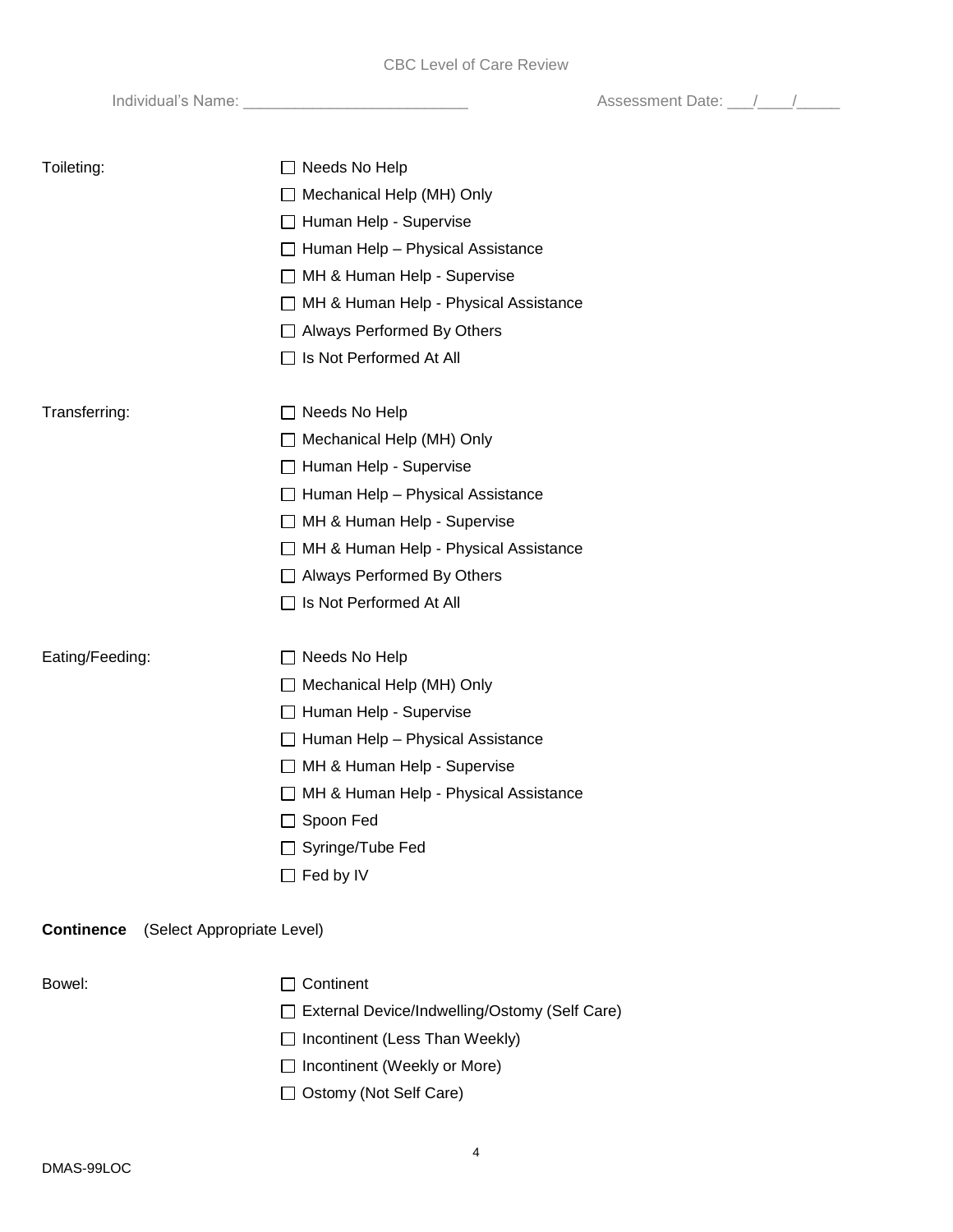|                                                                 | Assessment Date: //////                                                   |  |  |  |
|-----------------------------------------------------------------|---------------------------------------------------------------------------|--|--|--|
| Bladder:                                                        | Continent                                                                 |  |  |  |
|                                                                 | External Device (Not Self Care)                                           |  |  |  |
|                                                                 | External Device/Indwelling/Ostomy (Self Care)                             |  |  |  |
|                                                                 | Incontinent (Less Than Weekly)                                            |  |  |  |
|                                                                 | Incontinent (Weekly or More)                                              |  |  |  |
|                                                                 | Indwelling Catheter (Not Self Care)                                       |  |  |  |
|                                                                 | Ostomy (Not Self Care)                                                    |  |  |  |
|                                                                 |                                                                           |  |  |  |
| (Check all that apply 'yes' = needs assistance)<br><b>IADLs</b> |                                                                           |  |  |  |
| Meal Preparation: $\Box$ Yes $\Box$ No                          | Housekeeping:<br>Laundry:<br>$\Box$ Yes $\Box$ No<br>$\Box$ Yes $\Box$ No |  |  |  |
| Money Mgmt:<br>$\Box$ Yes $\Box$ No                             | Transport:<br>Shopping: $\Box$ Yes $\Box$ No<br>$\Box$ Yes $\Box$ No      |  |  |  |
| Using Phone:<br>$\Box$ Yes $\Box$ No                            | Home Maint:<br>$\Box$ Yes $\Box$ No                                       |  |  |  |
|                                                                 |                                                                           |  |  |  |
| <b>Physical Health Assessment</b>                               | (Select Appropriate Level)                                                |  |  |  |
| Joint Motion:                                                   | Within normal limits or instability corrected (0)                         |  |  |  |
|                                                                 | Limited motion (1)                                                        |  |  |  |
|                                                                 | Instability uncorrected or immobile (2)                                   |  |  |  |
|                                                                 |                                                                           |  |  |  |
| Medicine Administration/                                        | Without Assistance (0)                                                    |  |  |  |
| Take Medicine:                                                  | Administered/monitored by lay person (1)                                  |  |  |  |
|                                                                 | Administered/monitored by professional nursing staff (2)                  |  |  |  |
| Orientation:                                                    | Oriented                                                                  |  |  |  |
|                                                                 | Disoriented - Some Spheres/Sometimes                                      |  |  |  |
|                                                                 | Disoriented - Some Spheres/All Times                                      |  |  |  |
|                                                                 | Disoriented - All Spheres/Sometimes                                       |  |  |  |
|                                                                 | Disoriented - All Spheres/All Times                                       |  |  |  |
|                                                                 | Semi-Comatose/Comatose                                                    |  |  |  |
|                                                                 |                                                                           |  |  |  |
| Behavior:                                                       | Appropriate<br>$\Box$                                                     |  |  |  |
|                                                                 | Wandering/Passive Less Than Weekly                                        |  |  |  |
|                                                                 | Wandering/Passive Weekly or More                                          |  |  |  |
|                                                                 | Abusive/Aggressive/Disruptive Less Than Weekly                            |  |  |  |
|                                                                 | Abusive/Aggressive/Disruptive Weekly or More                              |  |  |  |
|                                                                 | Semi-Comatose/Comatose                                                    |  |  |  |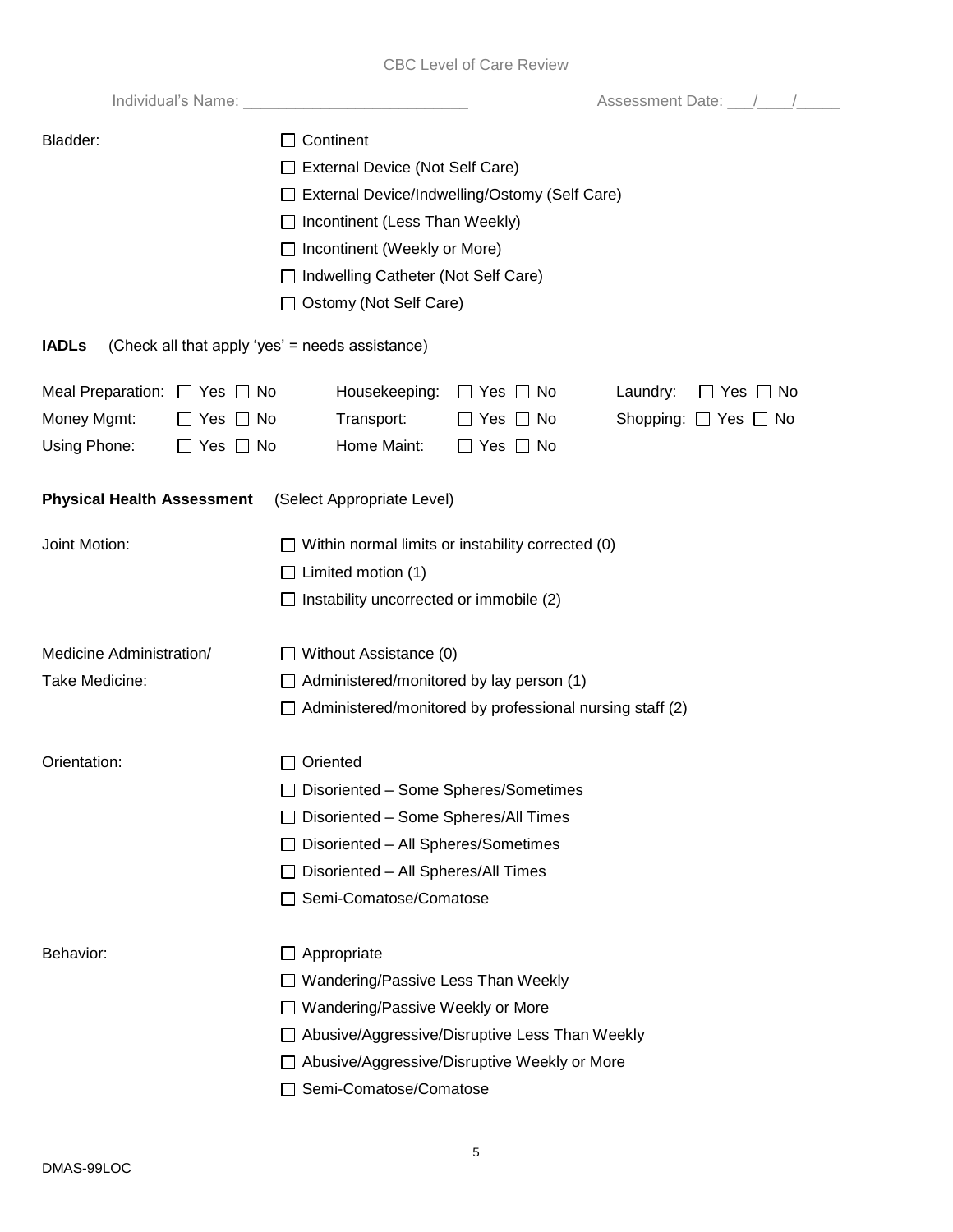Individual's Name: \_\_\_\_\_\_\_\_\_\_\_\_\_\_\_\_\_\_\_\_\_\_\_\_\_\_ Assessment Date: \_\_\_/\_\_\_\_/\_\_\_\_\_

### **Ambulation** (Select Appropriate Level)

| Walking:        | $\Box$ Human Help - Physical Assistance<br>$\Box$ Human Help - Supervise<br>□ Is Not Performed At All<br>$\Box$ MH & Human Help - Physical Assistance<br>□ MH & Human Help - Supervise<br>Mechanical Help (MH) Only<br>$\Box$ Needs No Help                                        |
|-----------------|------------------------------------------------------------------------------------------------------------------------------------------------------------------------------------------------------------------------------------------------------------------------------------|
| Wheeling:       | □ Always Performed By Others<br>$\Box$ Human Help - Physical Assistance<br>$\Box$ Human Help - Supervise<br>$\Box$ Is Not Performed At All<br>$\Box$ MH & Human Help - Physical Assistance<br>□ MH & Human Help - Supervise<br>□ Mechanical Help (MH) Only<br>$\Box$ Needs No Help |
| Stair Climbing: | $\Box$ Human Help - Physical Assistance<br>$\Box$ Human Help - Supervise<br>$\Box$ Is Not Performed At All<br>$\Box$ MH & Human Help - Physical Assistance<br>□ MH & Human Help - Supervise<br>Mechanical Help (MH) Only<br>$\Box$ Needs No Help                                   |
| Mobility:       | $\Box$ Needs No Help<br>Mechanical Help (MH) Only<br>Human Help - Supervise<br>Human Help - Physical Assistance<br>MH & Human Help - Supervise<br>MH & Human Help - Physical Assistance<br><b>Confined Moves About</b><br><b>Confined Does Not Move About</b>                      |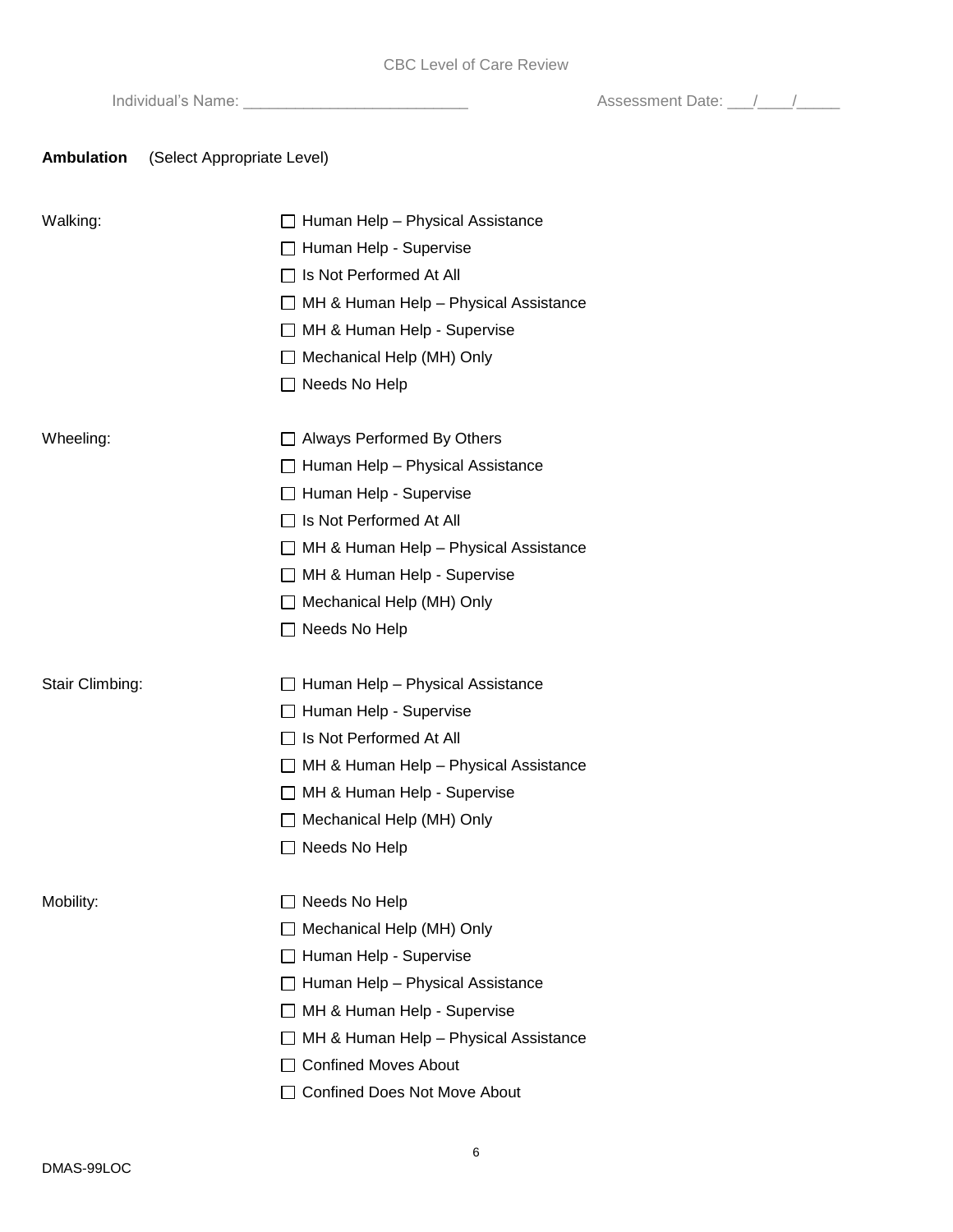|  |  |  |  | <b>CBC Level of Care Review</b> |
|--|--|--|--|---------------------------------|
|--|--|--|--|---------------------------------|

|                                                              |                                                                         |                               | Assessment Date: 11 /                        |  |  |  |  |  |
|--------------------------------------------------------------|-------------------------------------------------------------------------|-------------------------------|----------------------------------------------|--|--|--|--|--|
| <b>Medical/Nursing Needs</b> (Complete all sections)         |                                                                         |                               |                                              |  |  |  |  |  |
| Diagnosis (Check all that apply)                             |                                                                         |                               |                                              |  |  |  |  |  |
| $\Box$ Diabetes<br>$\Box$ Dementia                           | $\Box$ COPD<br>$\Box$ Alzheimer's<br>□ Other Diagnosis (Please specify) | $\Box$ Cancer<br>$\Box$ ID/DD | □Congestive Heart Failure<br>□ Mental Health |  |  |  |  |  |
|                                                              |                                                                         |                               |                                              |  |  |  |  |  |
| Medications                                                  |                                                                         |                               |                                              |  |  |  |  |  |
| <b>Current Health Status/</b><br><b>Conditions/ Comments</b> |                                                                         |                               |                                              |  |  |  |  |  |
| Current Medical Nursing Need(s): □ Yes □ No                  |                                                                         |                               |                                              |  |  |  |  |  |

If 'Yes', check all items that apply:

- $\Box$  Application of aseptic dressing (a)
- $\Box$  Routine catheter care (b)
- $\Box$  Respiratory therapy (c)
- $\Box$  Therapeutic exercise and positioning (d)
- $\Box$  Chemotherapy (e)
- $\Box$  Radiation (f)
- $\Box$  Dialysis (g)
- $\Box$  Suctioning (h)
- $\Box$  Tracheotomy care (i)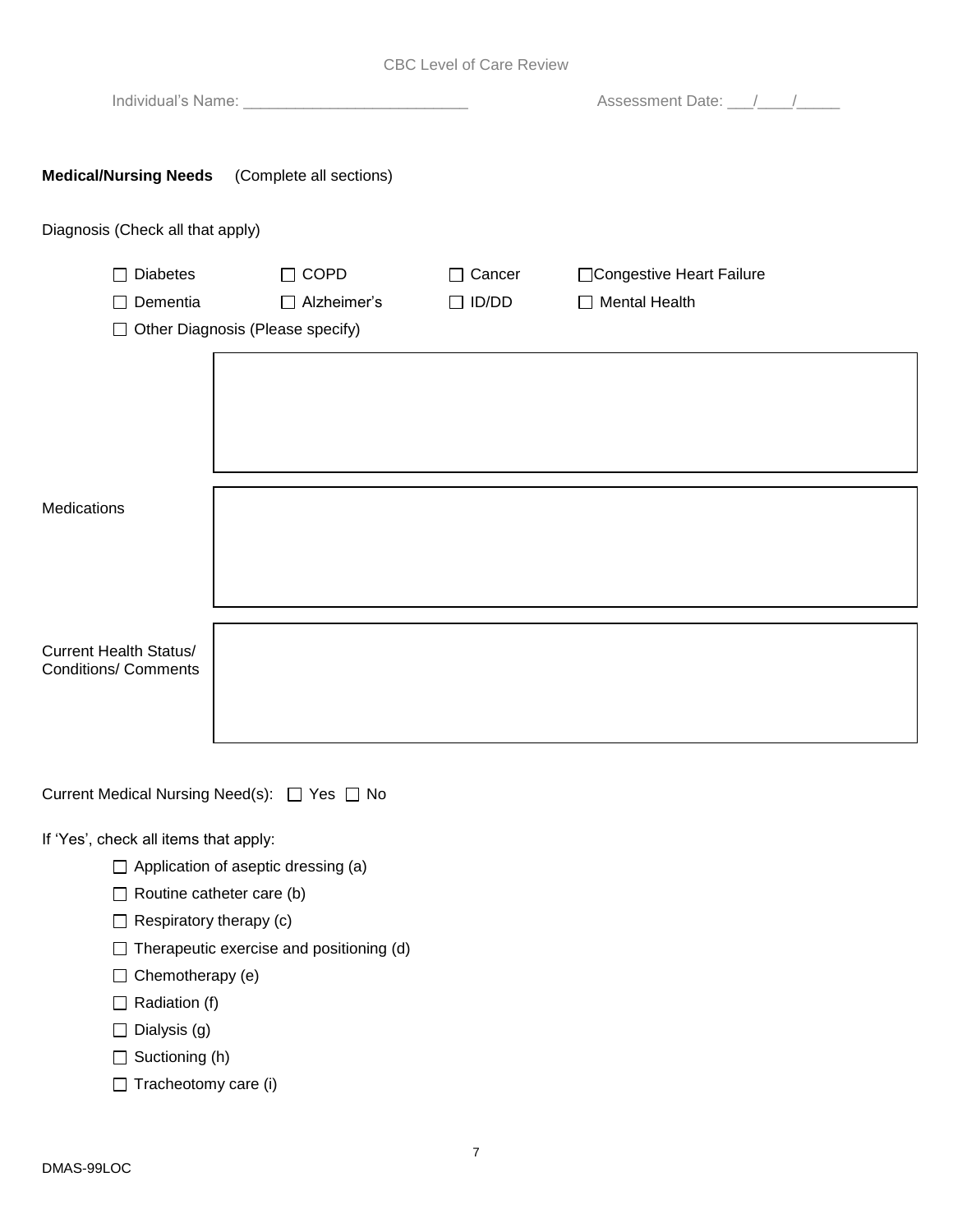|  |  | Individual's Name: |
|--|--|--------------------|
|  |  |                    |

Assessment Date:  $\frac{1}{2}$  /

 $\Box$  Infusion therapy (j)

 $\Box$  Oxygen (k)

 $\Box$  Routine skin care to prevent pressure ulcers for individual who are immobile (I)

 $\Box$  Care of small uncomplicated pressure ulcers, and local skin rashes (m)

- $\Box$  Use of physical (e.g., side rails, poseys, locked doors in the PACE Center) and/or chemical restraints (n)
- Management of those with sensory, metabolic, or circulatory impairment with demonstrated clinical evidence of medical instability (o)
- $\Box$  Routine care of colostomy or ileostomy or management of neurogenic bowel and bladder (p)
- $\Box$  Supervision for adequate nutrition and hydration for individuals who show clinical evidence of malnourishment or dehydration or have a recent history of weight loss or inadequate hydration which, if not supervised would be expected to result in malnourishment or dehydration (q)
- $\Box$  The individual's medical condition requires observation and assessment to assure evaluation of the person's need for modification of treatment or additional medical procedures to prevent destabilization, and the person has demonstrated an inability to self-observe or evaluate the need to contact skilled medical professionals (r)
- $\Box$  Due to the complexity created by the person's multiple, interrelated medical conditions, the potential for the individual's medical instability is high or exists (s)
- □ Other:

Please specify 'Other'

I acknowledge that by signing my name as the RN completing this form, I will be attesting that all information entered is accurate and correct.

Completed by:

(Name of RN/SF completing form)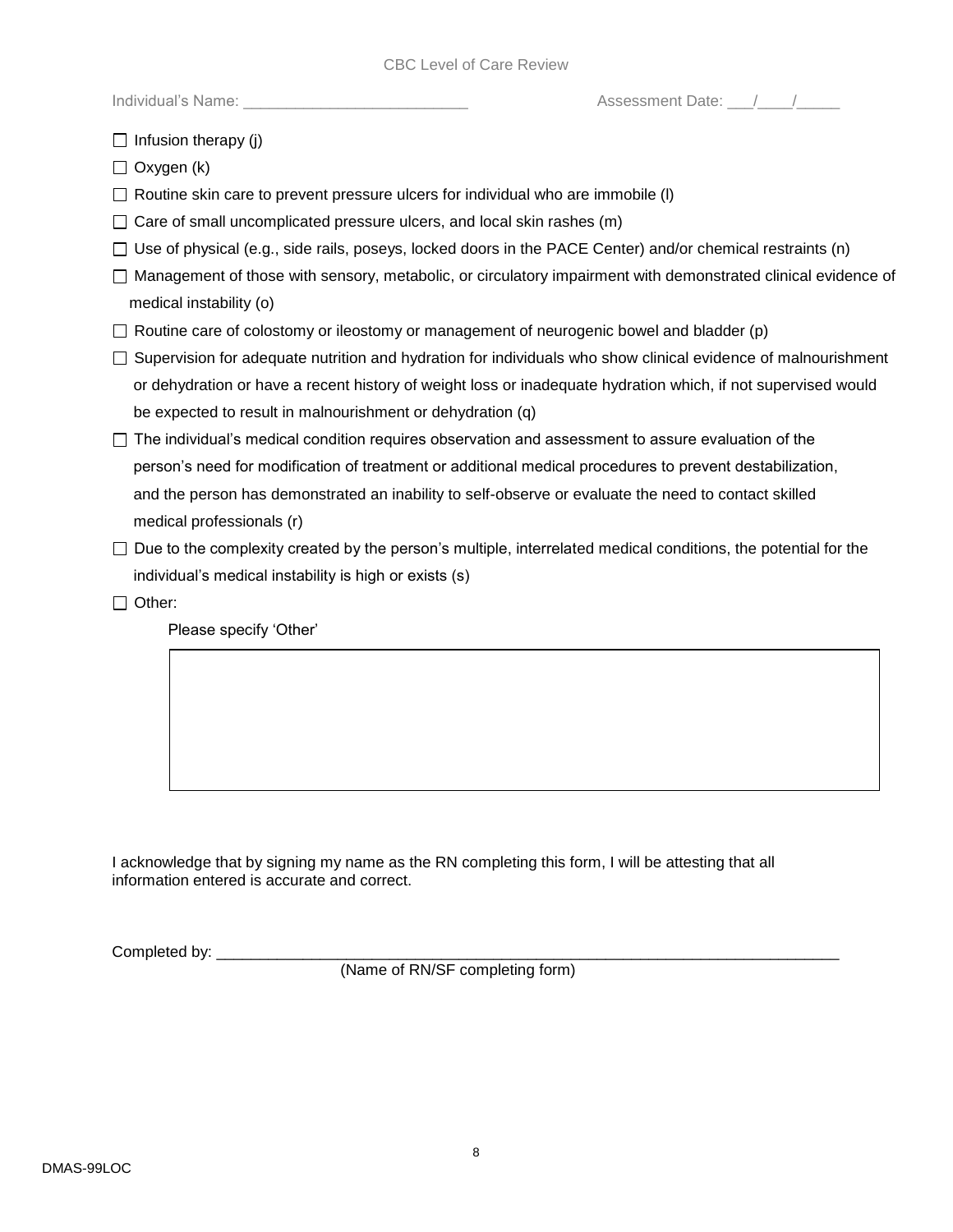#### **Community-Based Care Level of Care Review Instrument**

#### **Instructions**

This form (DMAS-99 series) must be completed in its entirety for each current waiver individual that is admitted under your Medicaid provider number. The instructions to fill out each category correctly are explained below. If you need further instructions about the meaning of a question on this form, look at the UAI manual located at: [http://www.dmas.virginia.gov/ltc-Pre\\_admin\\_screeners.htm](http://www.dmas.virginia.gov/ltc-Pre_admin_screeners.htm)

For PACE Only: The Interdisciplinary Team Plan of Care form is to be mailed to DMAS ten (10) days prior to enrollment as designated by the PACE Agreement.

Regardless of the program type, the provider must complete the annual LOC assessment. The assessment is required to be entered electronically via the DMAS Web Portal within the time frame designated in the Medicaid MEMO. Each provider will receive written notification, including a list of all of their current enrolled individuals by name and Medicaid number and the date the individual was admitted to either waiver or PACE services. All providers will be required to submit the monthly assessments via the Web Portal on or before the last day of the same month as the individual's waiver enrollment date in MMIS. For example: Sally Jones was admitted to the EDCD Waiver on October 1, 2012- the Web Portal LOCERI assessment entry and submission date must occur before 10/31/2012. For additional information concerning the notification process and timely submission refer to the Medicaid MEMO.

Any additional written information will be requested directly from DMAS and will require delivery by regular mail. Due to HIPPA requirements, DMAS cannot accept this information through electronic mail. In addition, due to the volume, fax documents are not permitted. Any paper documentation requested by DMAS may be sent via the U.S. Mail to: :

> Department of Medical Assistance Services, Quality Assurance Unit Division of Long Term Care – Level of Care Reviews, 600 East Broad Street, Richmond, Virginia 23219

**Assessment Date:** Enter the date of the last 6-month assessment that is being used to fill this form out.

**Provider Name:** Enter the name of the organization/agency or individual provider

**Provider ID#:** Enter Provider ID (either NPI or API) related to the service authorization.

**Provider Phone #:** Enter the phone number associated with the provider's servicing address

**Provider E-Mail:** Enter the email address of the servicing provider

**Provider's Street Address:** Enter the street address associated with the provider's servicing address

**Provider's City:** Enter the city associated with the provider's servicing address

**Provider's State:** Enter the state associated with the provider's servicing address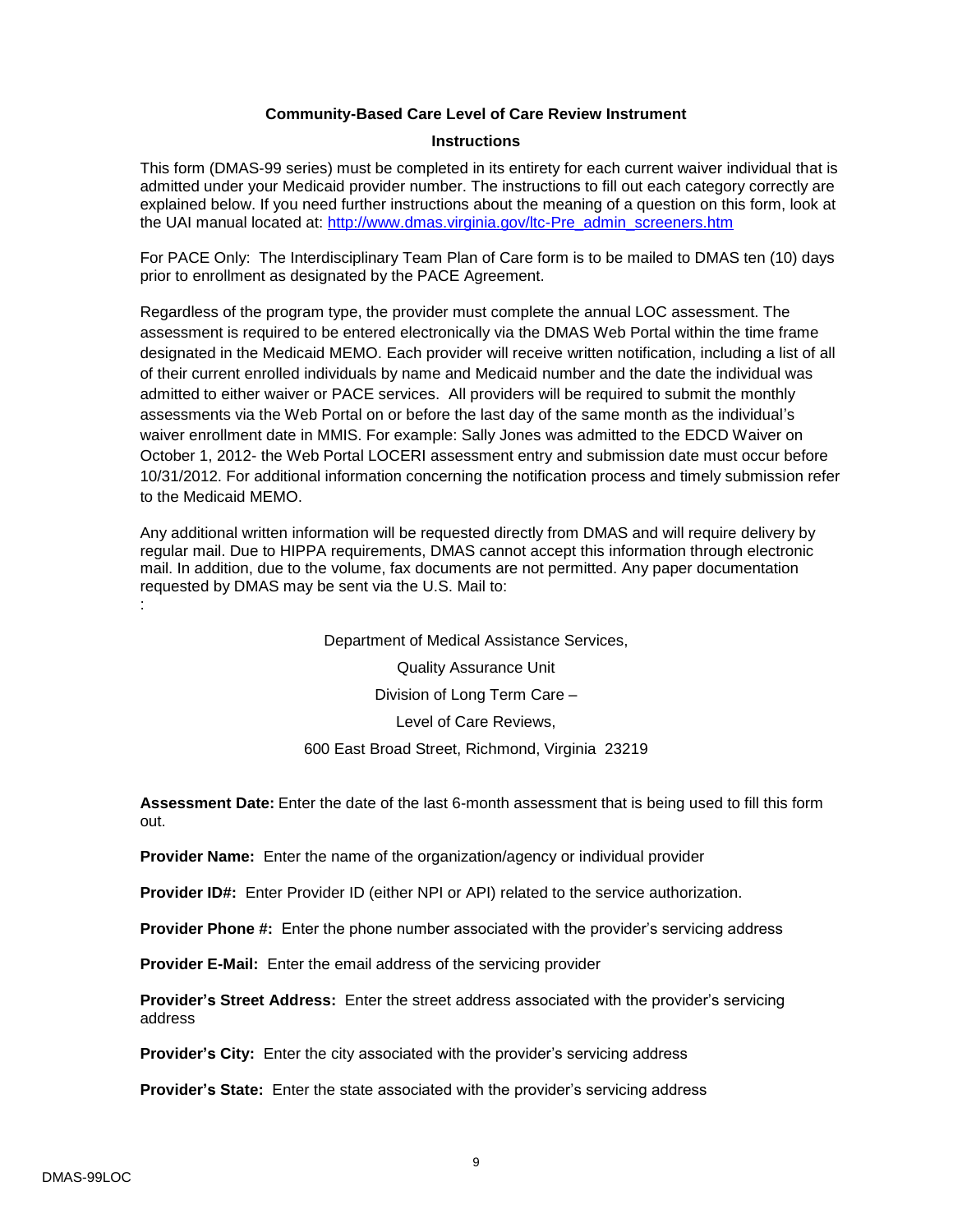**Provider's Zip:** Enter the zip code associated with the provider's servicing address

**Program Type:** Select the program/waiver type this form is submitted for

**Service Delivery Method (EDCD Waiver only):** Select the appropriate service delivery method

**For PACE Enrollments ONLY:** Select the assessment period for this submission and enter the dates the enrollment agreement was signed and the UAI was completed.

#### **Personal Information/Demographics**

- **Last Name:** Enter the last name of the individual receiving services
- **First Name:** Enter the first name of the individual receiving services
- **Middle Initial:** Enter the middle initial of the individual receiving services
- **SSN:** Enter the individual's 9 digit social security number
- **DOB:** Enter the individual's date of birth
- **Age:** Enter the individual's age at the time of the assessment
- **Phone #:** Enter the individual's phone number including area code
- **Marital Status:** Select the individual's current marital status
- **Race:** Select the individual's race
- **Gender:** Select the individual's gender
- **Address:** Enter the individual's street address of residence
- **City:** Enter the individual's city of residence
- **State:** Should be Virginia (VA)
- **Zip:** Enter the individual's zip code of residence
- **Housing:** Select the appropriate housing scenario for the individual
- **Name of Unpaid Caregiver (not applicable to Alzheimer's program types):** Enter the name of an person giving care without payment
- **Advance Directive:** Does the individual have an advance directive? Yes or No
- **APS/CPS Referral:** Does the individual have an APS/CPS referral? Yes or No
- **History of Substance Abuse:** Does the individual have a history of substance abuse? Yes or No

**Discharge Information –** Complete any discharge information that is applicable for this individual

- **If the patient has been discharged, expired or transferred – please enter the last date of service:** Enter the last day of hands on waiver services care provided by your agency.
- **Service Authorization Numbers:** Enter the service authorization number(s) issued for your provider ID

NOTE: If individual has been discharged, expired or transferred, service authorization numbers should be entered and no additional data is needed for these forms.

**Service Information –** Check all service information that is applicable for this individual

- **Personal Care:** Check if individual receives/requests personal care and if checked, complete the following:
	- o **Number of hours per day:** Enter the number of personal care hours per day
- **Respite Care:** Check if individual receives/requests respite care and if checked, complete the following:
	- o **Number of hours per day:** Enter the number of respite care hours per day
- **Private Duty Nursing:** Check if individual receives/requests private duty nursing and if checked, complete the following:
	- o **Number of hours per day:** Enter the number of private duty nursing hours per day
- **Adult Day Care:** Check if individual receives/requests adult day care and if checked, complete the following:
	- o **Number of days per week:** Enter the number of adult day care days per week